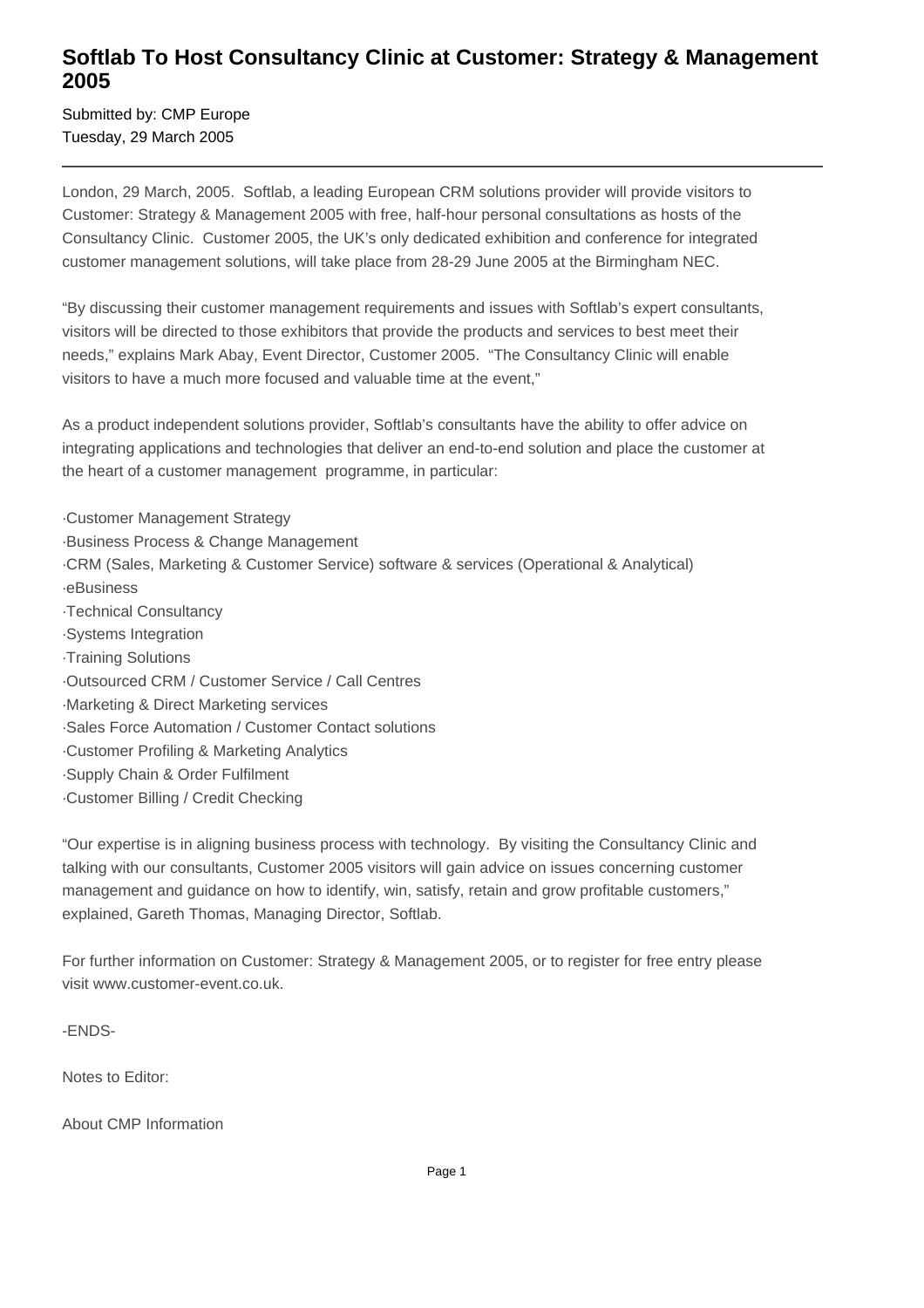CMP Information is the UK-headquartered professional media division of United Business Media plc.

Operating in the UK, US, Asia and Europe, CMPi delivers business media solutions to a number of industry sectors. Its products including magazines, exhibitions, conferences, awards, directories and websites are targeted at business professionals across a range of markets; these include Building & Property, Healthcare, Entertainment, Travel, Agriculture, IT & Games and Print.

Amongst its well-established brands are industry leading publications including Guitar Player, Building, Pulse, Travel Trade Gazette, Building Design, Property Week, Music Week, and Chemist & Druggist. CMPi also has a number of leading directories, compendiums and information services such as the Building Product Compendium, Benns Media, The Knowledge and the Professional Series. It also has a number of exhibitions recognised as the pre-eminent events in their respective market sectors. These include CPhI, FIE, The Interiors Event, ACPO, International Fire Expo and IFSEC.

CMPi's magazines reach over 1.3 million readers directly through subscription, newsstand and controlled circulation, while over 250,000 business professionals and marketers visit its exhibitions each year. CMPi has approximately 1,000 employees and in 2003, CMPi's revenues totalled £135m and its profits were £25.3m, providing around 25% of UBM's group operating profits.

For further information, please contact: Sarah Tanner PR Executive CMP Information

t: +44 (0) 20 7921 8522|m: 07730 679912|f: +44 (0) 20 7921 8549 CMP Information Ltd|Ludgate House|245 Blackfriars Road|London|SE1 9UY www.callcentre-expo.com|www.t-f-m.co.uk|www.callcentre.co.uk

About Softlab

Softlab, a BMW Group Company, is based in Germany with subsidiaries in the UK, Austria and Switzerland. With 30+ years IT expertise, Softlab has 1100 employees across Europe.

Softlab is committed to providing organisations clear, measurable business benefits from business and IT solutions. Softlab aligns its customer's strategies to focus on meeting the needs of its customer's customer. Softlab offers business and IT consultancy, business systems implementation & support, and specialises in Customer Relationship Management (CRM) Solutions, Contact Centre Solutions, Data Management, Business Intelligence, Enterprise Application Integration and IT Services. Softlab's IT and business professionals have delivered hundreds of successful projects throughout Europe. By aligning business process with technology, Softlab offers solutions that can include call centre, contact centre, campaign management, sales force automation, customer service, help desk, knowledge management, and business intelligence. These can be enhanced with web enabled and/or voice self-service, wireless technology and telephony integration including computer telephony integration (CTI). Softlab has skills to integrate applications and technologies that deliver an end-to-end solution.